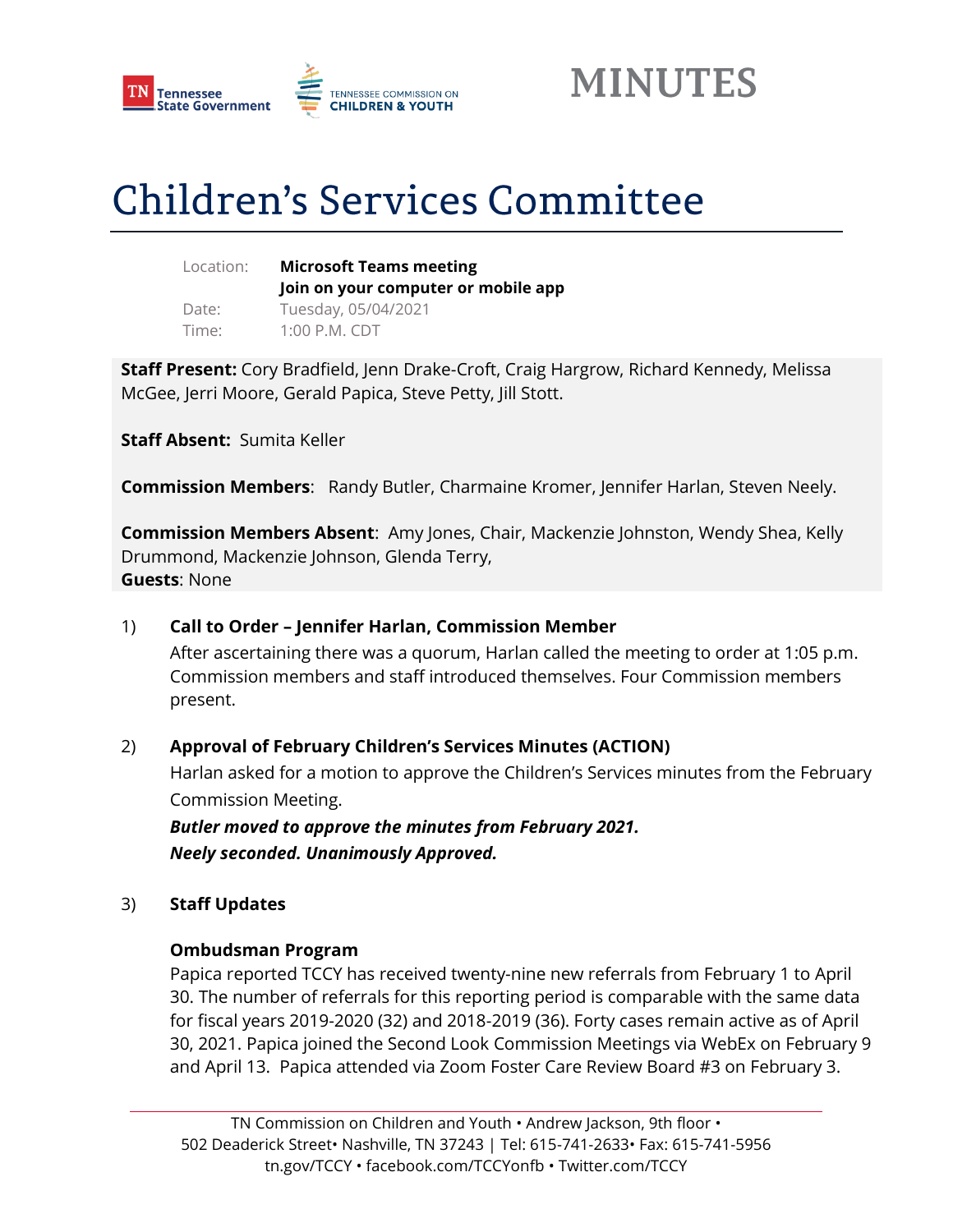

Papica joined eleven Child and Family team meetings from February to April. The DHS Daycare licensing Board convened on March 17 and April 1 via Zoom and Papica chaired the two-day hearing.

Lastly, Papica reported the USOA has begun planning for this year's annual conference via Zoom this year. The association has also formed an Ad Hoc Committee on DEI (Diversity, Equity and Inclusion). Papica is co-chairing the ad hoc group. An RFP has been issued and will be reviewed after April 30. The goal is for the organization to develop training as well as awareness that will address implicit bias, discrimination, and other related topics.

### **Building Strong Brains Tennessee**

### *Building Strong Brains TN Strategic Planning*

Drake-Croft continues to coordinate the strategic planning process for Building Strong Brains TN (BSBTN). On April 21<sup>st</sup>, Strategy & Leadership, the consultants overseeing the development of the plan, conducted a focus group session with the BSBTN Public and Private Sector Groups. Meetings have been scheduled in June with the state department Commissioners/Directors and CEOs/Executive Directors of organizations represented on the Private Sector Group.

### *Knowledge Mobilization Teams*

Drake-Croft convened a meeting with the regional coordinators to discuss the most useful ways to spend BSBTN Knowledge Mobilization Team grant dollars. This meeting led to the development of a Collective Impact Learning series for those interested in addressing ACEs at the community level. TCCY partnered with the TN Department of Health's Office of Strategic Initiatives to expand the target audience to Health Councils across the state, several of which are focused on addressing ACEs or related issue areas. The first part of the series, Collective Impact 101, occurred on April  $22^{nd}$ . Almost 400 individuals signed up for the webinar and approximately 180 attended the live event. The event was recorded and one week later the video has 46 views. Parts 2 – 4 will focus on the following:

- May 11 between 9:30-11:30AM CT -Conditions of systems change strategies and the common agenda
- June 1 between 9:30-11:30AM CT Structures deep dive, including backbone organizations/staff
- June 22 between 9:30-11:30AM CT Equity as an imperative for systems change

## *Building Strong Brains Training for Trainers*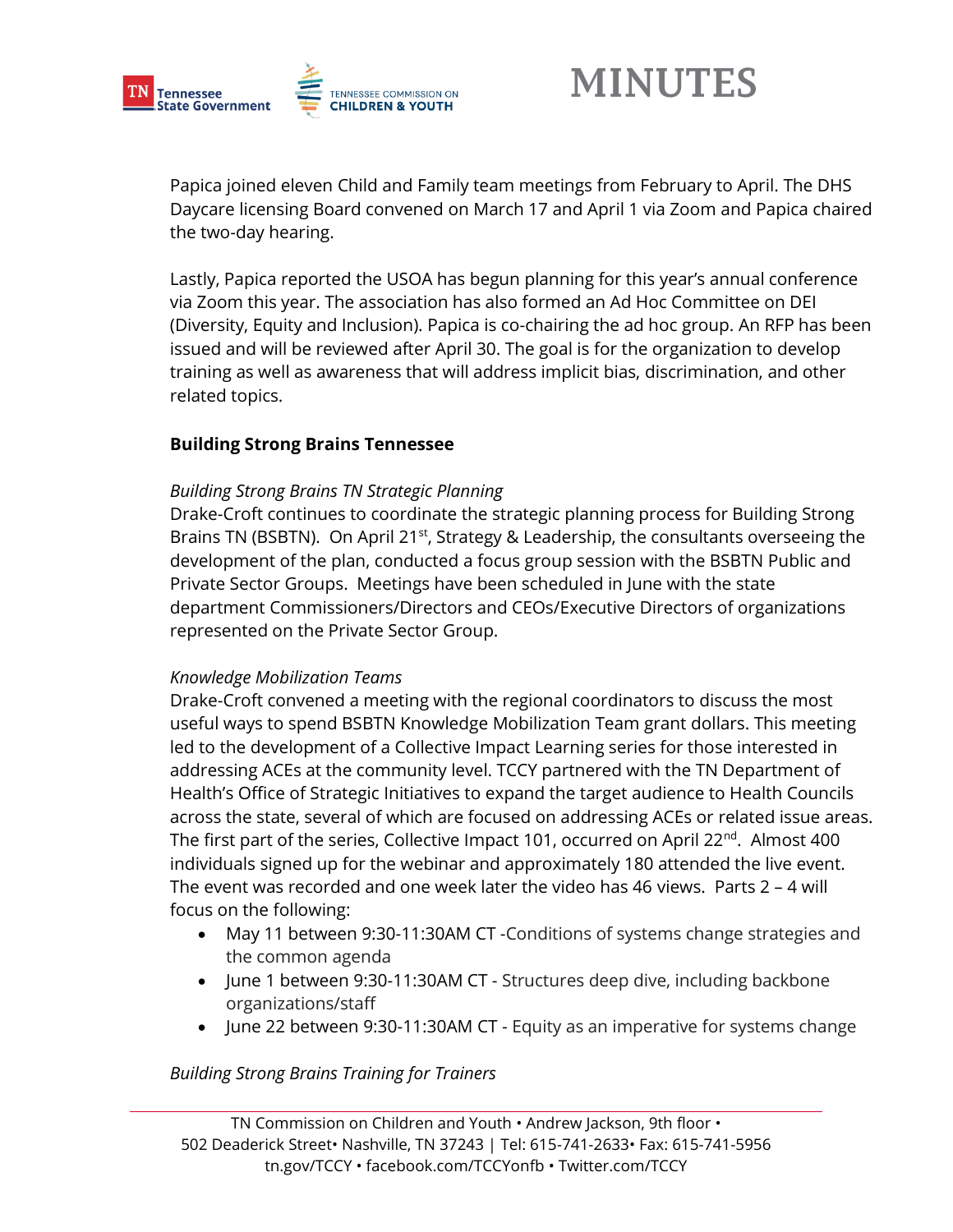

McGee has taken over the BSB Training for Trainers and the team completed three twoday training sessions, adding 112 new state trainers to the Learning Collaborative. Several TCCY staff were able to join in the first two training sessions, and then leading the T4T sessions during the third and final training of this round.

## **Youth Transitions Advisory Council**

Petty reported the Youth Transitions Advisory Council met virtually April 29, 2021. There were over 25 participants. The Council received updates from the Department of Children's Services, Office of Independent Living and the Office of Children, Youth and Young Adult Services at the Department of Mental Health and Substance Abuse Services. Three DCS Resource Centers participated. Youth Villages LifeSet's update was provided by two youth who were receiving services in the program. THDA provided information about upcoming housing grant availability for young adults. Oasis' update included information about the Teen Outreach Program and housing services they provide for homeless youth. Provisions in federal law made in December waived the education requirements for Extension of Foster Care Services allowing youth aging out of foster care since January of 2020 who lost their enrollment status or never enrolled to continue to receive services until September of 2021.

Kromer added that Youth Villages LifeSet does case management for DCS Extension of Foster Care Services and have re-assessed and assisted over 100 young people with reapplying for services increasing the number of youth served from 350 to over 400.

## **Council on Children's Mental Health (CCMH)**

McGee reported the CCMH met twice since the last Committee Meeting. The February 11<sup>th</sup> meeting topics covered the state of children's care in Tennessee and included presentations from TN Department of Health on current COVID statistics, review of the State of the Child and County Profiles, as well as a final report on System of Care evaluation over the years of federal grant funds. McGee also reported the April 22<sup>nd</sup> meeting topics covered housing and homeless services issues, including opportunities for housing support from TN Housing Development Agency, TDMHSAS Housing & Homeless Services, and presentation on tips when working with persons experiencing homelessness.

Upcoming CCMH Network Meetings 2021

a. June 17, 2021- Joint meeting with YTAC, format TBD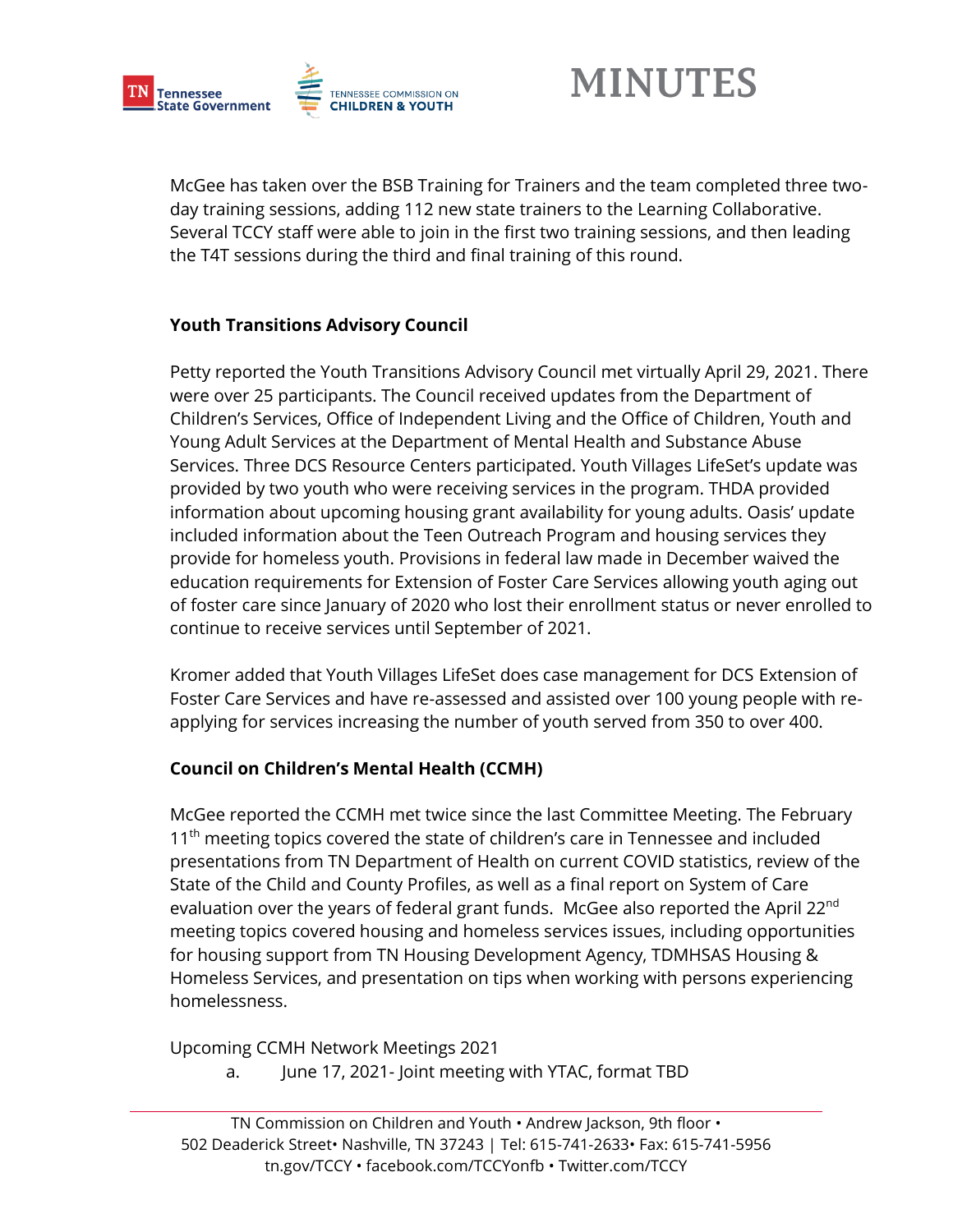

- d. August 26, 2021- Format TBD
- e. October 21, 2021- Format TBD

### **System of Care Across Tennessee (SOCAT) Network**

McGee provided an update on the CCMH Governance Structure**.** Funds from the federal SOCAT Network grant through TDMHSAS are allocated to TCCY to support the design and implementation of the CCMH Governance Structure according to T.C.A. statute. This will allow for collaborative work across all child serving systems in furthering the expansion, scope and sustainability of a statewide system of care.

Harlan stated that many homeless have funds for first month's rent, but are being asked to provide the last month's rent as well. Sheasked about getting assistance with last month rent. Kennedy responded that THDA provides some housing assistance but knows DCS has funds available for families at risk of losing housing placing a child at risk of coming into custody.

Kennedy said CCMH is up for Sunset next year. We have to submit responses from the Comm Controller office. TDMHSAS will have an opportunity to respond as well. The first sunset hearing is anticipated in June.

### **Tennessee Young Child Wellness Council**

Bradfield reported the last general meeting of the Tennessee Young Child Wellness Council (TNYCWC) was held via WebEx on 03/25 and featured a presentation from the Director on the ZERO TO THREE *Building Strong Foundations for Families* project, a presentation on the Tennessee Infant and Early Childhood Mental Health Financing Policy Team, and a legislative update from TCCY's Youth Policy Advocate. The Steering Team continues to operate as the Core Team of the *Building Strong Foundations For Families* project. The Steering Team met on 02/04, 03/04, and 04/22/2021. The next meeting is scheduled for 05/06. Bradfield shared the TNYCWC Newsletter continues to be issued monthly. The newsletter features upcoming webinars, job postings, issue spotlights, and profiles of participating agencies.

Bradfield reported the council's work with the ZTT on the *Building Strong Foundations for Families* project continues. The goal of the project is to support a cohort of states in building and strengthening comprehensive policies, programs and systems that ensure families with infants and toddlers have the resources and opportunities they need to thrive. Bradfield participated in a virtual meeting with the other state team leads on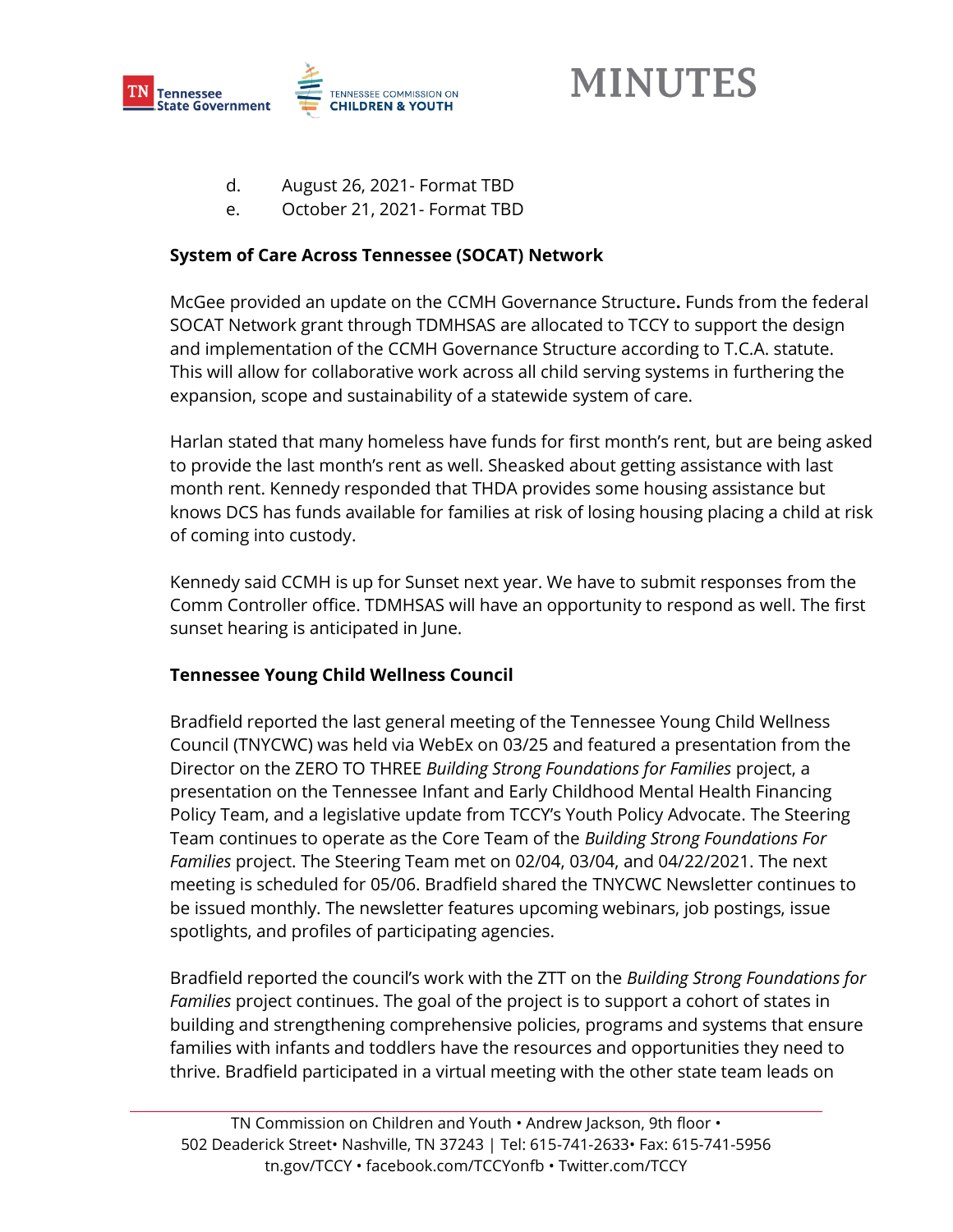

03/30, and individually with the ZTT technical assistance provider on 03/04 and 04/21. Bradfield submitted the required Goals Worksheet to ZTT on 02/15. This working document identifies short and long term goals and action steps that will guide the project going forward. He reported he submitted a budget amendment reflecting the new goals on 03/05, which was approved by ZERO TO THREE. Bradfield, with assistance from the Budget Director, submitted the required Interim Financial Report to ZERO TO THREE on 03/19.

As the result of collaboration stemming from the ZTT project, Bradfield and other members of the TNYCWC entered into a project with Building Strong Foundations for Families counterparts in KY, examining cross-border services, focusing on birthing hospitals. The teams from KY and TN met on 03/17 and 04/01. Another meeting is scheduled for 05/25.

Kennedy reported that the Department of Health funds the TNYCWC and has committed to at least two years of funding. Tennessee will receive significant federal funding for childcare.

### **Home Visiting Leadership Alliance (HVLA)**

Hargrow reported for Keller stating that the Home Visiting Leadership Alliance (HVLA) has not met since the last Commission Meeting. The meeting originally planned for April was cancelled because of two conflicting events, the Home Visiting Summit hosted by partners at Health and the AIMHiTN Conference. Both events were great learning opportunities for the HVLA. The next HVLA meeting is scheduled for June. Hargrow reported that Keller and Snodgrass (Deputy Director at Tennessee Department of Health) were invited by Early Start to present twice to a national audience on the work that led to Tennessee's significant investment of TANF funds in evidence-based home visiting. The investment that started in January, expanded services to all 95 counties and essentially doubles the number of families now able to access the services. Keller and Snodgrass were able to discuss the important role the HVLA played in positioning Tennessee to leverage the funds. Home visiting providers and advocates participated in the presentations and were eager to learn from "lessons learned" in Tennessee.

## **Second Look Commission**

Hargrow reported the Second Look Commission (SLC) met virtually on February 9 and April 13, 2021. During the February 9 open meeting, the SLC members checked-in with each other and reviewed the meeting dates for the rest of the calendar year. Hargrow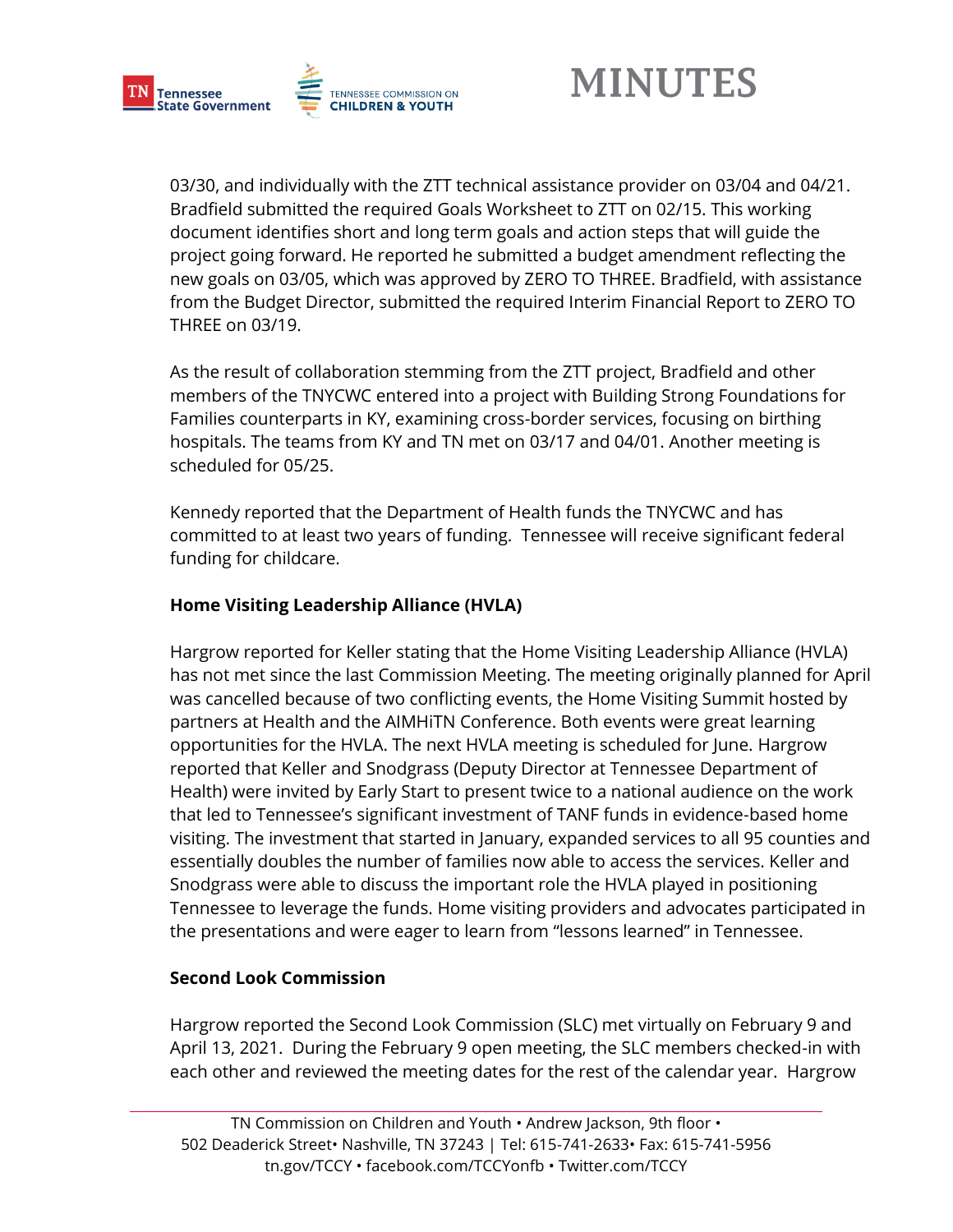

informed the SLC the 2020 report was submitted pursuant to statutory requirements. The report was a collaborative effort with several partners. SLC members set criteria for case selection for the rest of the calendar year. SLC members discussed bringing in presenters to talk about topics of interests to the SLC and its responsibilities. The presentations would be made during the open portions of the SLC meetings. Additionally, Hargrow provided an update regarding the SLC sunset status. During the February 9 investigatory meeting, SLC members reviewed cases and made preliminary findings, observations and recommendations. The SLC reviewed three death abuse/neglect cases.

Hargrow reported pursuant to an invitation by Sen. Ed Jackson, he provided brief testimony on February 10, 2021 before the Senate Health and Welfare Committee about how behavioral health issues impact child abuse cases based on data received through the SLC.

In April, SLC has their open meeting and a member presented on sentinal child abuse injuries and who needs to be trained on providing services.

SLC has been recommended for four more years in the Sunset hearing.

Kennedy added that Hargrow provided a training for Memphis Police Department on the SLC.

### 4) **Additional Items or Comments**

Kennedy said the Commission would move towards in person meetings in August. Brenda Davis' term as chair ends in July but will serve until the governor appoints a new chair

### 5) **Motion to Adjourn**

There being no further business before the committee, Harlan asked for a motion to adjourn.

*Neely moved to adjourn the meeting. Butler seconded and all approved.*

Prepared by: Steve Petty